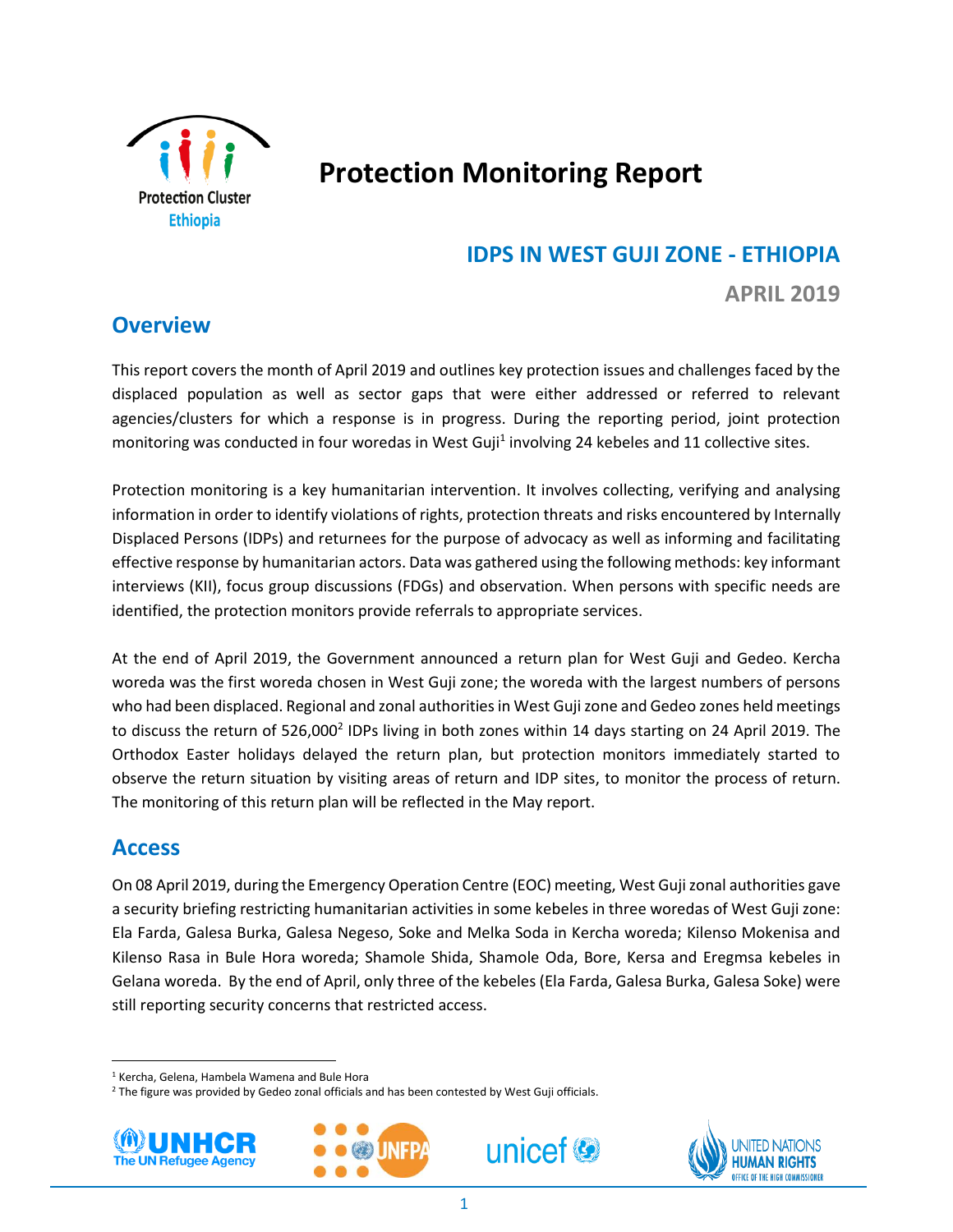# **Key Findings**

# **1. Population Movement**

# Situation of Return

- Spontaneous returns have been observed in Kercha and Hambella Wamena woredas. The reasons IDPs are returning is due to the lack of humanitarian assistance in their areas of displacement and the improvement of the security situation in their kebeles of origin. In April, on average, five households a week were returning to their kebeles of origin in Kercha woreda
- On 11 April, during the joint protection monitoring mission in Birbissa Kajorwa, one key informant confirmed the presence of 1501 Gedeo households (HH) and 433 Guji returnee HH dispersed in various kebeles in the woreda. However, in-depth protection monitoring missions are planned in May to verify these figures.
- In Hebo Molicha kebele, nine households returned. According to Hebo Molicha kebele officials, the main reasons for the low number of households returning are for personal reasons and not a security concern. The authorities believe that the distribution of more humanitarian assistance in other places is a pull-factor IDPs. Consequently, the security officials of the kebele suggested dismantling all collective sites and delivering humanitarian assistance at a kebele and host community level to push IDPs to return to their place of origin.
- An official from Kercha woreda who was present during the monitoring in Banko Guduba kebele revealed that the woreda administration has started discussions with host communities and kebele officials to facilitate the safe and durable return of Gedeo IDPs. The next part of the plan was to discuss with and encourage Gedeo IDPs to return by reassuring them about their safety. Religious and traditional elders also took part in these grassroots level discussions.
- On the 23 April 2019, SNNPR and Oromia Regional Governments authorities initiated a meeting in Kercha. A delegation of 150 Gedeo IDP representatives coming from Gedeb were part of this meeting which was to discuss the return plan in ten kebeles in Kercha namely: Kercha 01, Kercha 02, Gurachu Jaldu, Gurachu Jalda Megala, Gurachu Jalda Badiya, Bilida Kojowa Megala, Bilida Kojowa Badiya, Bilida Saba, Bilida Saree Sabaa, Egu Abayi and Kercha Inshe.
- The assigning of local militias and lack of any reported security incidents was considered as proof by government officials of good security in some kebeles; a sentiment which was not shared by IDPs/returnees.

# Safety and Security

- There is growing tension and a sense of distrust expressed between Guji and Gedeos, and fear of reprisal and attack is preventing IDPs from returning to their habitual residence.
- Guji IDPs living in Banko Baya kebele, which shares a border with Gedeo zone, reported their displacement following the intimidation and hate speech directed at them by the Gedeos. Kebele officials at Banko Guduba also reported the same treatment against Guji IDPs in their place of origin calling them 'Bolodu' which means 'dirty or smelly' in Gedeffa. The kebele has assigned one official to







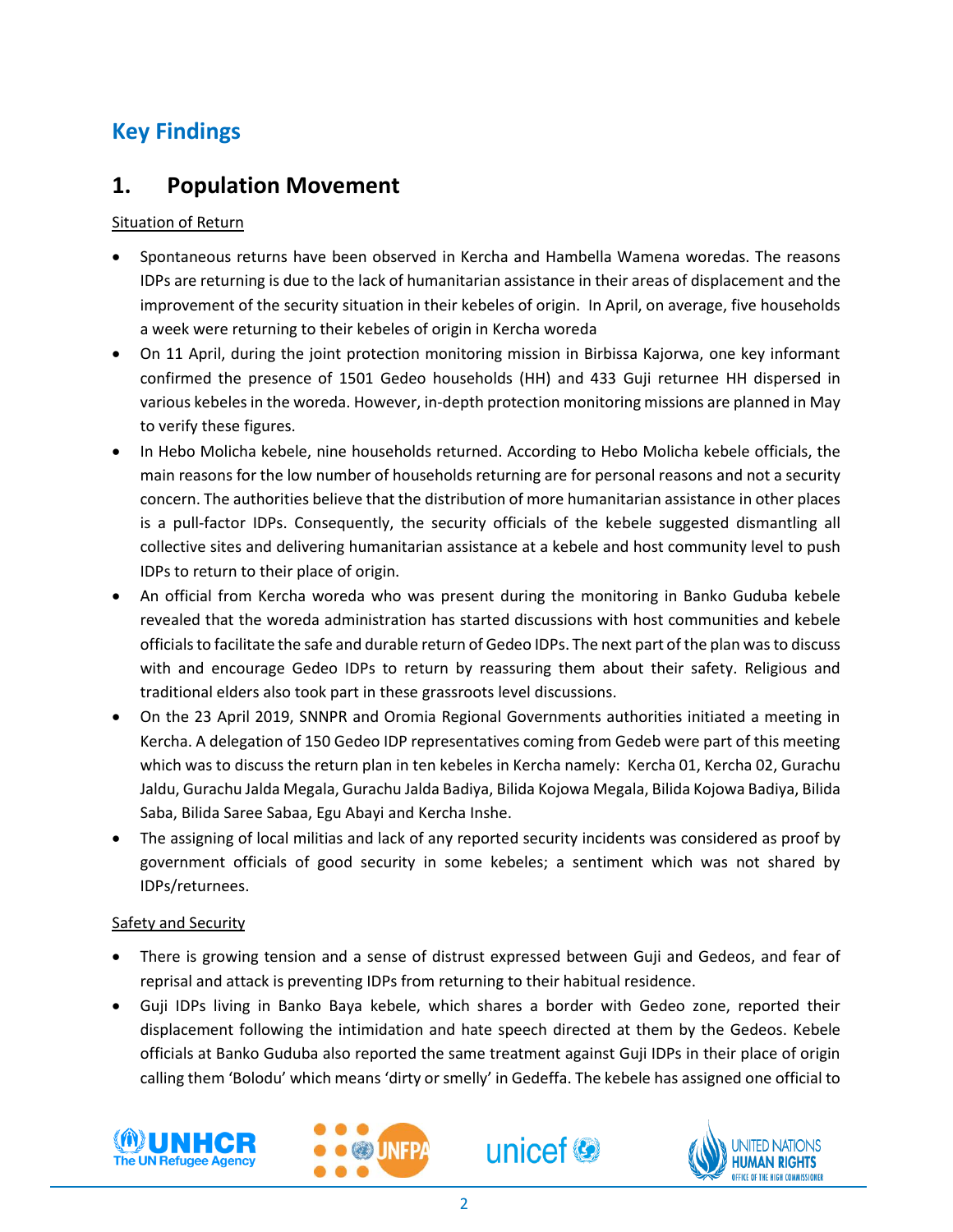conduct a dialogue between the two ethnic groups in an attempt to defuse the situation and build peace.

- Gedeo returnees in Goro Bedessa kebele reported that gunfire is common at night although things are calm during the day. The cause of the gunfire is unknown, but it does instil fear and discourage IDPs from returning.
- Adult female adult FGD participants in Seke Bokossa kebele reported being threatened by Gedeos living in the border kebeles whenever they return to their homes. They also reported the Gedeos living along the border are committing cattle raiding.
- IDPs currently displaced in Toma Mate and Hera Lipitu in Bule Hora woreda reported attacks and throwing of stones while those from Hera Kuto claimed of being fired at when they returned to their places of origin in Gedeb woreda, discouraging them to return and settle down on their land. IDPs in Suke Chiga reported being assaulted by Gedeos when they try to visit their kebele of origin. Gedeo IDPs living in Banko Baya kebele reported that every time they try to visit their land and farm, they have been attacked and their farm products are looted. In Sakicha kebele, Bule Hora woreda, focus group discussion participants reported an IDP who attempted to go to his place of origin in Gelcha kebele was reportedly shot, physically assaulted and arrested by a militia.
- On the 15 April 2019, in Tore town kebele in Gelana woreda, clashes between unidentified armed groups and Ethiopian security forces were reported. The group burned one government car and some documents from the police station. This restricted humanitarian access for days. Once the restriction lifted, the joint protection monitoring team carried out a mission in the woreda. No new displacement and protection incident were reported due to this security incident.
- On the 24 April 2019, in Soke kebele, Kercha woreda, clashes were reported between unidentified armed groups and Ethiopian Defence Forces (EDF). No casualties were reported, and no new displacements reportedly occurred due to this incident.

# **2. Protection and Human Rights Concerns**

# Capacity Development

- Three members of the joint protection monitoring team took part in the Protection Information Management (PIM) training in Addis Ababa. Afterwards, the staff organised a training session for the rest of the team in Bule Hora based on the knowledge and skills they had learned.
- The joint protection monitoring team and UNHCR are planning a capacity building exercise that will target woreda and kebele officials (DRRMO, WOWCYA, kebele managers) and humanitarian partners. This training will cover the topics on Prevention Against Sexual Exploitation and Abuse (PSEA), child protection, human rights and housing, land, property (HLP).

# Child Protection

• Children continue to suffer from various protection concerns and lack of basic services such as education and poor shelter conditions. The number of unaccompanied and separated children as well as lack of services for children with specific needs remain the most alarming concerns.







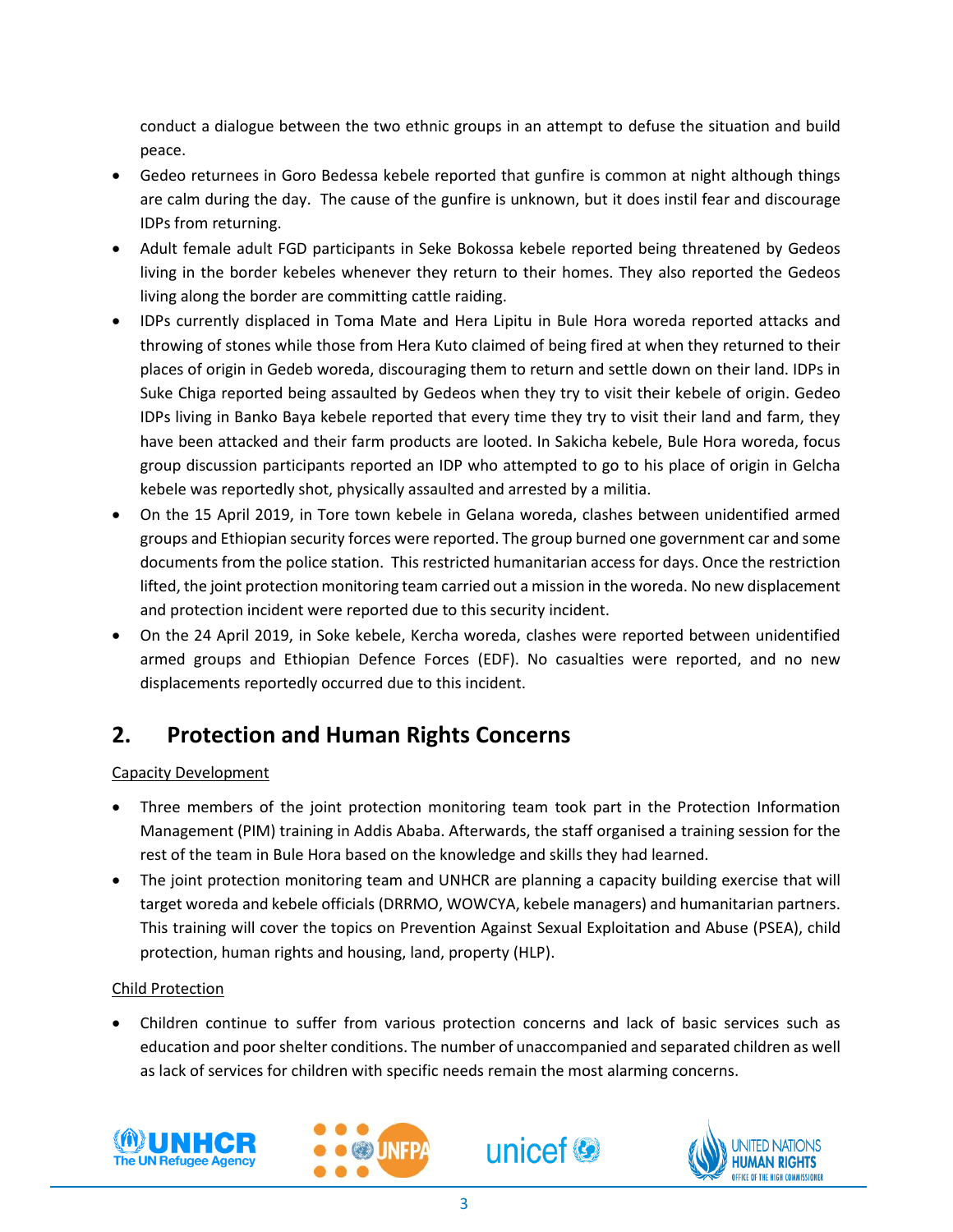- In Kercha, the number of separated children is reported to be increasing and the majority are reported to be working as daily labourers, they are fetching water from long distances, collecting coffee beans during harvest and transporting materials using hand pushed carts.
- Similarly, in Bilida Bukisa kebele for example, the children are mostly under 15 years old working to support their families; two child-headed households were observed in Bilida Bukisa described to be facing various risks and challenges of survival.
- In Hambela woreda, there are 101 separated children (48 in Sike Bokossa kebele, 16 including 08 with physical disabilities in Bule Hambela kebele, seven in Tirtiraa kebele and 30 in Dimtu 01 kebele), they are living with their relatives, but they are confronted with challenges such as food shortages.
- In Gelana, 150 unaccompanied minors were reported to be in Addado kebele, and 60 of them are assisted by the host community. In Chekata kebele, 10-15 separated children are living together in congested shelters exposing them to various health and protection risks. Apparently in Gelana, due to limited capacity of WOWCYA there are no mechanisms in place to address the needs of the children.

# Harmful practices, Sexual and Gender-Based Violence

- In Gelana woreda, most victims and survivors of SGBV cases are not coming forward to report their cases to the police. Whenever they report their case to the police they are asked to resolve their case by alternative dispute resolution (ADR) mechanisms. This has been confirmed through official records in the kebele. Such handling of SGBV cases is a very dangerous precedent and it discourages victims from coming forward.
- In Addado kebele, 15 child marriages were reported with an average age of 14 years. Kebele officials reported that there are 170 widows and divorced women at-risk.
- A Gedeo IDP in Kercha revealed two SGBV cases that took place during the conflict. Similarly, two cases of rape that occurred during recent displacement was reported in Mate Tome kebele and the team has referred these cases to WOWCYA and UNFPA SGBV staff.
- In a kebele in Bule Hora woreda, it was disclosed that six women were reportedly raped by a group of men when they were coming back from the market. Follow-up is required to verify the incident.

# Persons with Specific Needs

- In Gerba 01 kebele, Bule Hora woreda and Kercha 01 kebele, Kercha woreda, young girls are reportedly engaging in transactional/survival sex. In response, the Protection cluster requested UNFPA to follow-up on the cases.
- It was widely reported that lactating and pregnant women lack special attention. For instance, in Bule Hambela kebele there are 82 women identified as at risk who are lactating, pregnant, older persons, female headed households and persons with disabilities, who are all without specialized assistance.
- Pregnant and lactating women in Bada Qawa are also facing challenges because they have to travel a long distance to fetch water. There are several single mothers in Suke Chiga who are not receiving any special assistance. Similarly, lactating and pregnant women in Kercha Inshe and Dimtu 01 kebele have reported not getting enough support nor special attention.







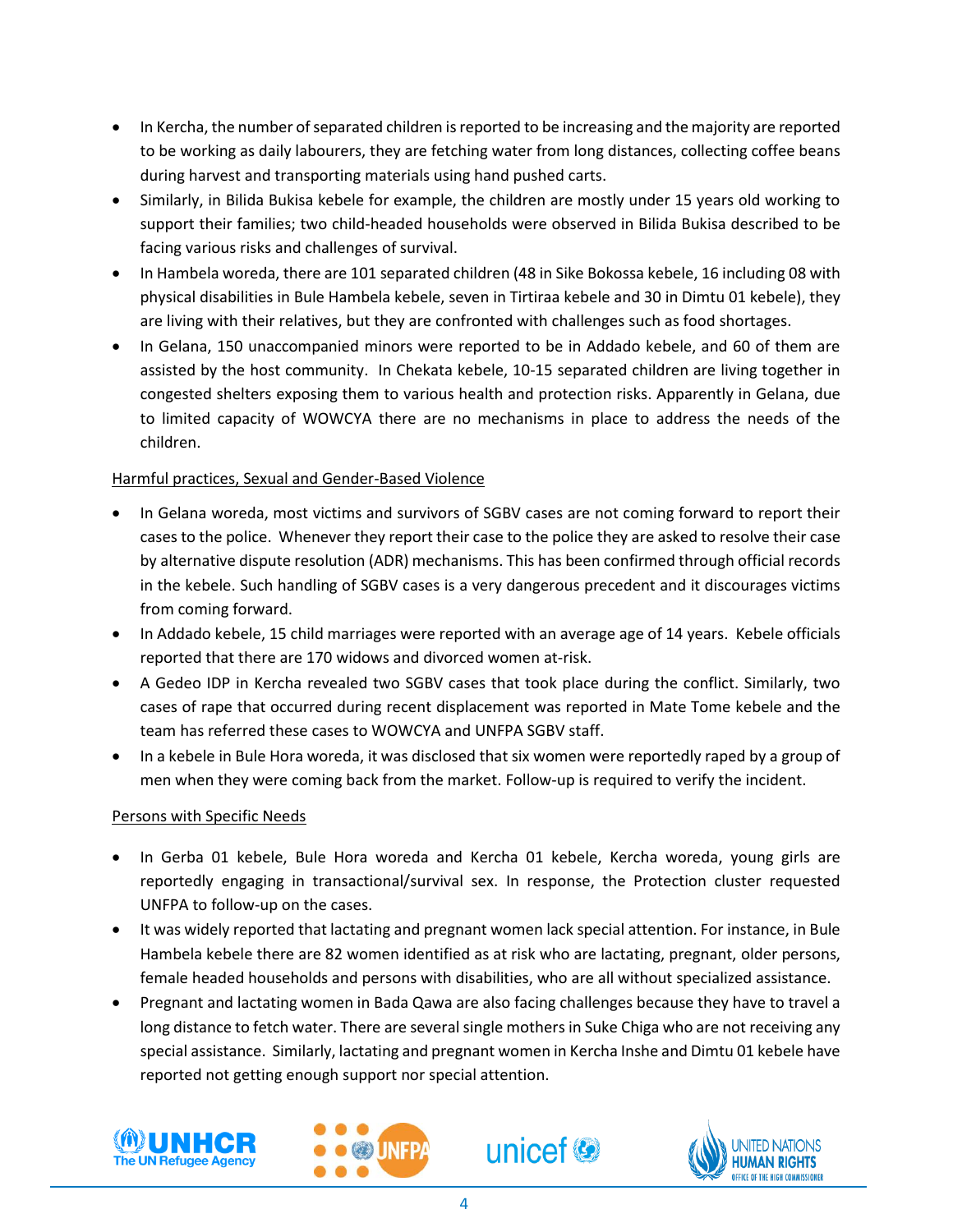• Family separation has been reported. There are many Gedeo women in Sekoricha kebele of Birbirsa Kajowa woreda residing without their husbands and some without their children as their Gedeo husbands and children stayed behind in their place of displacement out of fear of intimidation and targeting by Gujis in the host community.

## Housing, Land and Property

- Gedeo IDPs widely reported losses of property including houses, household items and coffee trees in four woredas<sup>3</sup>. Damage and Loss Assessments (DaLA) have been conducted in some kebeles, but shelter reconstruction based on the outcomes of the assessments, has not yet started. A total of 870 houses of Gedeo IDPs were fully destroyed in Addado kebele and 126 houses were destroyed in Banko Guduba. In Seke Bokossa, 488 houses with iron sheet roofs, 721 houses made of straw and mud, 48 livestock and 18 hectares of various plants including coffee, false banana, eucalyptus tree have been destroyed. The destruction in Seke Bokossa also included two schools (one from grade 1-6 and another from grade 1-8), one health post, and seventeen homes that belong to teachers built by the community.
- In Gerba 01 kebele, Guji IDPs have stated that they are renting houses belonging to Gedeo IDPs and at the end of the month owners come and collect the rent. Nevertheless, the Guji IDPs are running out of financial resources to pay the rent and are being forced to leave the houses.
- A Guji woman in Hebo Molicha kebele reported being kicked off her land and out of her house in Gedeb by the family of her Gedeo husband following his death. She added she was told that as a Guji she does not deserve the land, house and property from her Gedeo husband.
- Guji IDPs in Bule Hambela kebele reported that their houses in Gedeo zone are currently occupied by Gedeos whereas houses that belong to Gedeos in the kebele are still intact and unoccupied.
- Gedeo returnees who try to reconstruct their houses in Chelbesa kebele have reported being told to stop by unidentified men. Those who defy the instructions and start the reconstruction have been subject to theft and destruction of property during the night.
- All houses belonging to Gedeo returnees are completely destroyed in Dango and Bilida Bukisa kebeles while 223 houses were discovered destroyed in Chekata kebele. Proper DaLA has not been conducted in Dango, Bilida Bukisa kebeles. In Tirtiraa Damo kebele 125 houses, cattle and crops were destroyed during the conflict. In Birbirsa Kajowa DaLA discovered 180 houses made of iron sheets and 69 houses made of thatched cottage were destroyed. Owners of these houses have tried to repair their houses using plastic sheets and false banana leaves, but they were again destroyed in December 2018. Most of these returnees are currently living in rented houses and not in their own homes.
- Kebele officials of Dimtu 01 kebele reported that none of the houses that belong to Gedeos have been destroyed in the kebele. This account has yet to be confirmed by Gedeo returnees who were not accessible at the time. On the other hand, despite kebele officials of Tirtiraa kebele claiming all houses that belong to Gedeos are intact and accessible to owners, Gedeo returnees divulged that eight houses were fully destroyed and few more were partially destroyed while household items inside

<sup>3</sup> Kercha, Gelena, Hambela Wamena and Bule Hora



l,

 $\overline{\phantom{a}}$ 





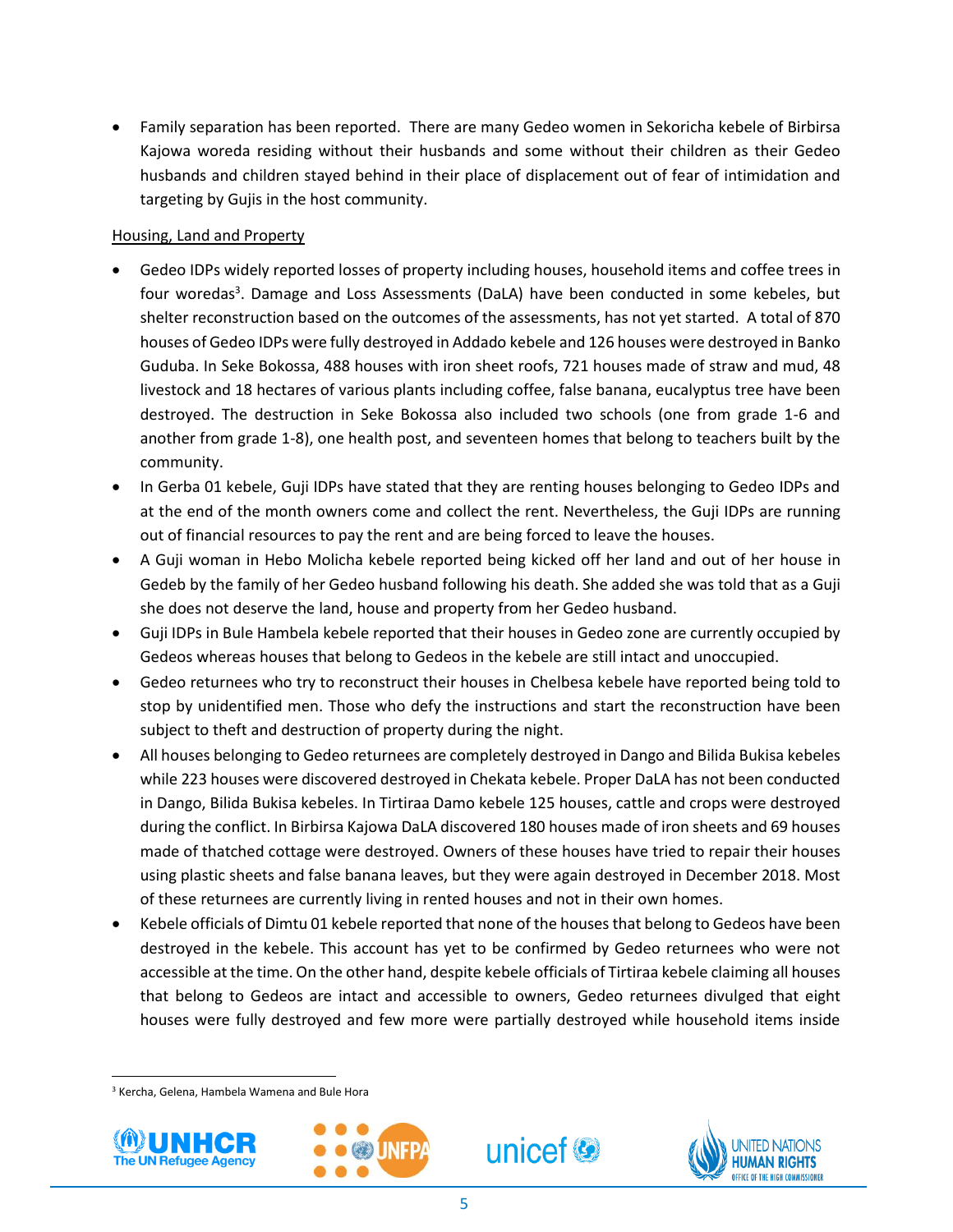were all looted. Meanwhile some Guji IDPs reported that farms that belong to Gedeos have been sold to them.

- Officials of the West Guji Zonal Land Administration Bureau explained they have started to conduct land measurements using a Global Position System (GPS) in Bule Hora woreda because their office burned down during the conflict and all the land related documentation has been destroyed. Once the exercise is complete in Bule Hora, the Bureau plans to continue the same land measurement exercise, in other woredas.
- IDPs currently displaced to Toma Mate and Hera Kuto reported being attacked when they went back to visit their places of origin. IDPs in Hera Lipitu are buying land from the host community to permanently settle in the kebele. Up to 52 individuals (2 Gujis and 50 Gedeos) were reportedly prosecuted and sentenced by courts for destruction of property in Kercha woreda. The Land Administration Bureau of Kercha woreda explained the office holding the documents of land title deeds was burned down during the conflict. This is making it difficult to know which plot of land belongs to whom. The Bureau started conducting a damage and loss assessments.
- In Kercha Inshe and Kercha 01 kebeles, many houses were reported to be secondarily occupied. The kebele managers during the conflict, installed Guji IDPs in houses left by Gedeos. Due to the return of these IDPs, the kebele managers are currently undertaking the eviction of the Guji IDPs, expecting them to return to their places of origin.
- In Shamole kebele, Gelana woreda, women have difficulties accessing their farms. They are threatened by the Duriye.
- In Kercha woreda, it was reported that the host community members are demanding compensation for guarding the homes of IDPs to prevent their destruction. These IDPs cannot return home because they cannot afford to pay what the host community is demanding.
- In Sike Bokessa kebele, in Hambella Wamena woreda, both Gedeo and Guji returnees are accessing their land without any impediment. Some of them have lost their documents proving their land possession right. The kebele has applied to the DRMO for replacement documents to be issued.

# **3. Humanitarian Assistance**

Food

• Lack of food distribution is reported in various kebeles. For instance, in Hebo Molicha, Banko Guduba, Goro Badessa and Banko Baya kebeles, food has not been distributed for more than six months according to Gedeo FGD participants. Hence food remains their number one priority. Despite the willingness of the host community to support IDPs, the lack of capacity of the host community and the passing of coffee harvesting season, community-level support is not available and IDPs are facing various challenges to meet their basic needs. Additionally, food quota deductions are reported in some kebeles. For instance, the 3kgs of maize, 1 litre of oil and 3kgs lentils, commonly distributed per person is reported to be inadequate for families.







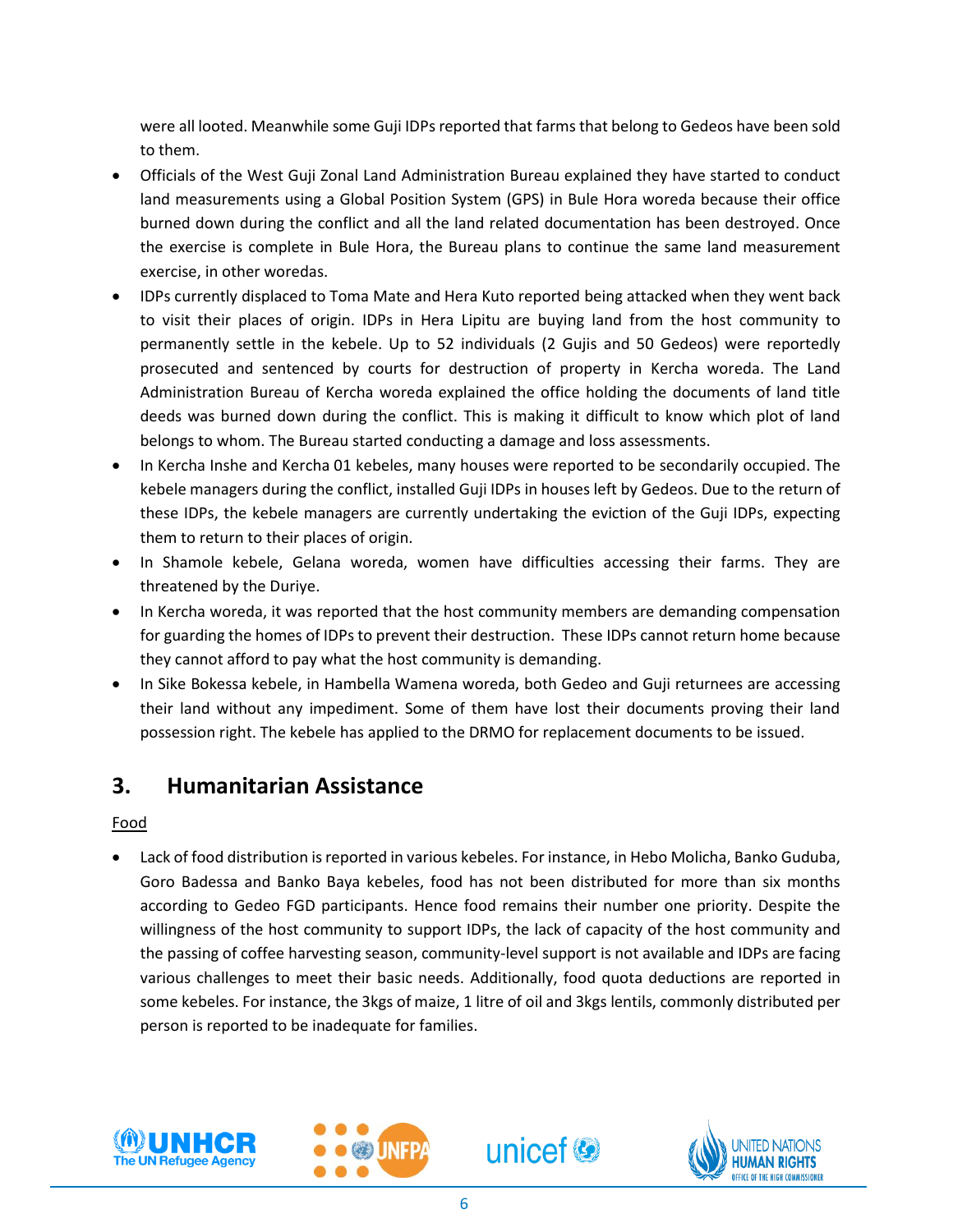- The last time food distribution occurred in Chekata and Bilida Bukisa kebele was in February 2019, in Dimtu 01 kebele back in January 2019 and in Kerch Inshe kebele December 2018. Similarly, returnees and IDPs in Birbirsa Kajowa reported there is a food distribution gap for the past three months. Woreda authorities have mentioned the lack of warehouse space as one reason for the delay.
- In Chari Saphalis both kebele officials and IDPs/returnees have confirmed missing out on food distributions due to woreda officials ignoring the beneficiary list prepared by the kebele administrators. Despite being on the beneficiary list, returnees are not receiving food.
- In Oda Muda kebele there is an extreme food shortage since last distribution of food in September 2018. The gravity of the problem has forced lactating mothers to stop breast feeding. This issue was referred to the Food Cluster.
- The monitoring team has observed that IDPs from Sakicha kebele have to travel for one hour to get food, which is very challenging for women, persons with disabilities and older persons.
- While in Chorso Golja, the interval between the last two food distributions span from June 2018 to April 2019 and the IDPs there have no idea why and how that happened. One thing they know for sure is they are all registered but for more than ten months they have not received food distributions.
- In Sike Bokessa, spontaneous returnees have not received food distribution since they returned to the kebele in January. Before then however, they used to receive food at in the neighbouring kebele, Chorso Golja.

## Access to Health Services

- The mobile health centres at various kebeles are not fully equipped nor fully functional to provide health services for IDPs and returnees. They cannot address serious and emergency health problems and hence people go to nearby towns which may be upwards of 12 km away. With the ban on motor bikes and difficult terrain, IDPs need to walk long distances. The most common health cases affecting IDP and returnee community includes diarrhoea, eye infection/trachoma, cold/flu and scabies.
- Adult female Gedeo IDPs in Gadu Jabasire kebele reported harassment by health extension workers when they try to obtain health services which is discouraging them from visiting the health centre. There is one health post managed by extension workers who lack technical support to respond in an appropriate manner to serious health concerns in the community. No mobile medical support is provided for IDPs particularly for lactating and pregnant women. Thus, women are delivering at their homes due to lack of finances and lack of an ambulance service in times of emergency.
- Distance is impeding women in Chari Gololcha, Chari Saphalis, Hera lipitu, Hera Kuto and Toma Mate kebeles from accessing health services. The health centres are located 10-20km away at Gerba town and with limited transportation access. Moreover, due to the lack of ambulance services, pregnant women are having complications during delivery at home. One woman reportedly died during childbirth in Chari Saphalis kebele.
- The health post in Seke Bokossa kebele was burned down during the conflict. Hence, the residents of the kebele are obliged to go to Chorso Golja kebele to seek medical treatment which takes three hours by foot. They also pay up to 300 ETB to receive medical treatment.







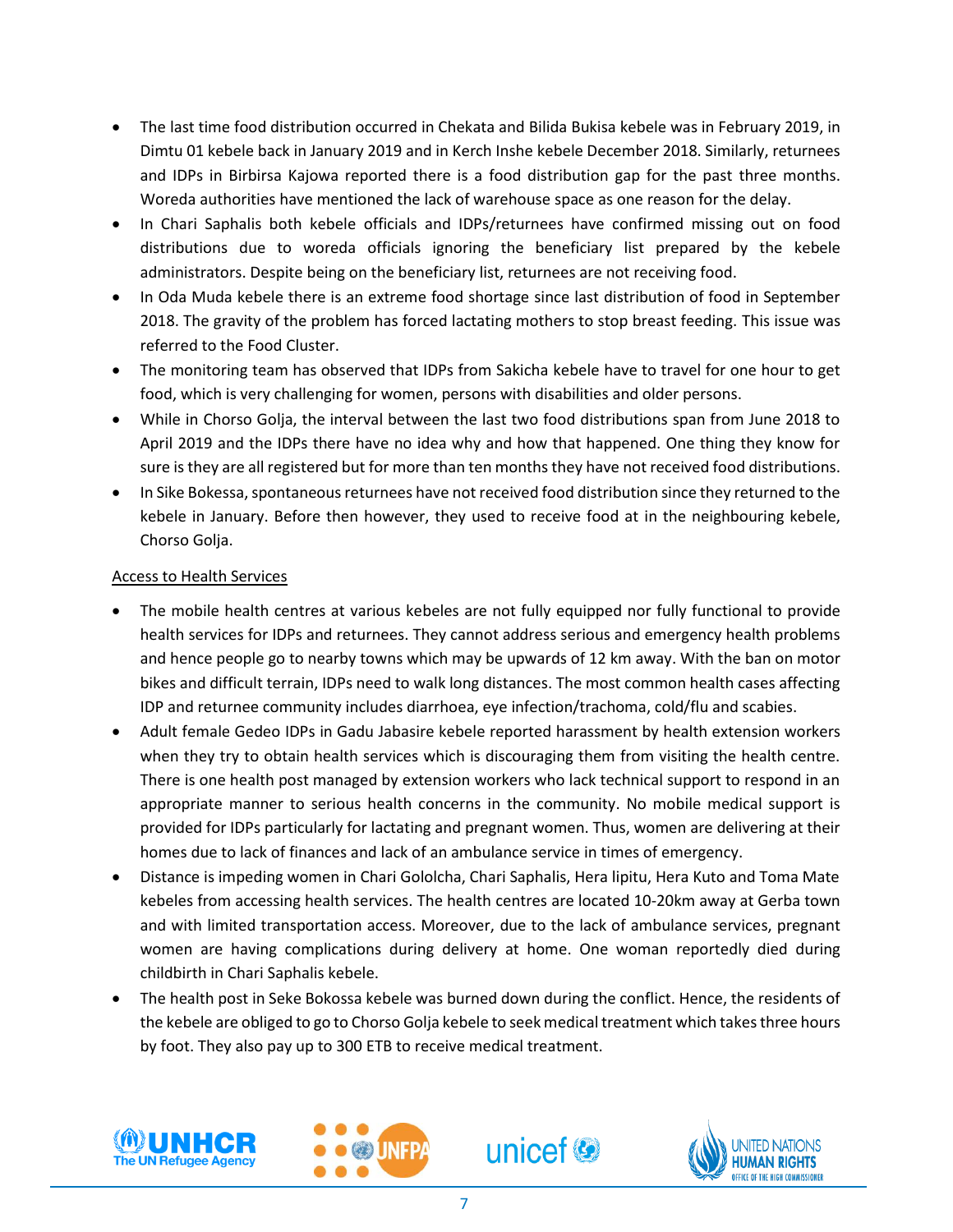- In Bule Hambela kebele the health post is not functional. It has neither staff nor medicine. The community therefore goes to Dimtu and Golja kebele health centres (3.5 hour walk) to access health services.
- There is no functional health centre in Hera Lipitu. IDPs and returnees walk 16km to Gerba 01 town health centre, in which they are requested to pay on average 80 ETB to benefit health services.

#### Nutrition

- FGD participants mentioned children, women and persons with specific needs (PSN) are exposed to malnutrition in many kebeles. Malnutrition, trachoma and diarrhoea is common in children in Gadu Jabasire and Kilinso Mokonisa kebeles. A total of 35 cases of severe malnutrition are being treated by a local health organization in Goro Badessa kebele. In Seke Bokossa kebele following the destruction of the health post, malnutrition cases have not been addressed properly or on time.
- In Sike Bokessa, Hambella Wamena woreda, before the conflict children affected by malnutrition used to be addressed. However, after the conflict, because the health posts were destroyed such services have been disrupted. It is therefore difficult to track cases of children receiving support for malnutrition.

## Accessibility of Education

- In Hambela Wamena woreda the tension between the two ethnic groups is discouraging parents from sending their kids to school. Gedeo returnees added that their children are subject to bullying by Guji students and hence have decided not to send their children to school.
- Children from grade 1-8 are all going to school in Bule Hambela kebele, while only those who can afford it, are sending their children to Dimtu high school found in a neighbouring kebele. To reach to Dimtu high school it takes up to three hours to reach by foot. The high school, unlike the elementary school, is in a kebele that requires mandatory uniforms which IDPs and returnees cannot afford.
- According to FGD respondents at Gerba 01 kebele, their children have been dismissed from St. Mary Catholic School as they are not able to pay the annual school fees or afford uniforms.
- In Bilida Bukisa Gedeo, returnees' children are not going to school and that was confirmed by the elementary school director who reported a decline of school enrolment in the 2018/19 academic year, from 1344 in the previous year to 544 in the current school year. He mentioned the conflict and its impact as a major reason of school drop-outs. He added, the Gedeos have asked to learn in their own language which also sparks the ethnic conflict and in the aftermath of the conflict they became hesitant to enrol their children again. Additionally, Gedeo IDPs in these kebeles have divulged that their children are not going to school due to bullying and discrimination they suffer by Guji children a felling also shared by school director.
- In Seke Bokossa kebele, Hambella Wemena woreda, the children have continued their education in tents built by one humanitarian agency whose name they do not remember. The tent now is falling apart, which is to some degree impeding the education delivery. One NGO has also distributed school materials for all students in the kebele.







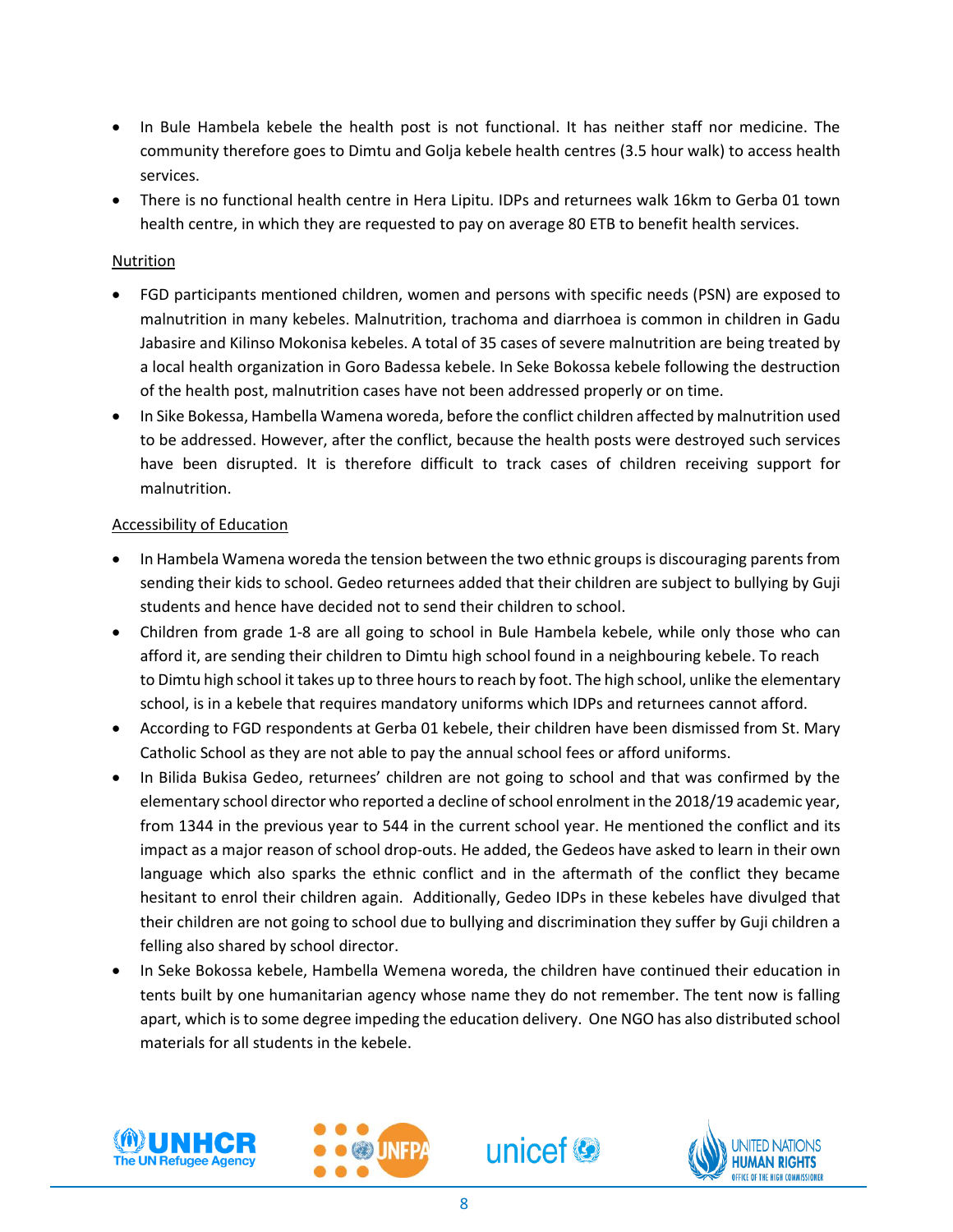- In Mate Toma kebele, the children of Gedeo returnees have dropped out of school because their families cannot afford food and school materials. Focus Group Discussion (FGD) participants added that humanitarian support for them was rejected by kebele authorities and host community who gave priority to poor host community members.
- The children at Hera Lipitu Kebele of Jajaba Buyo collective site are not going to school because the schools in the area are not operational.

## NFI and Shelter

- Most Guji IDPs currently living in Hebo Molicha kebele used to be in Banko Buna Gebeya site, Banko Michicha kebele until they were told to leave by the land owner as he needed the site for a coffee market. Gedeo IDP returnees feel that the government is pushing them out of the collective sites to return to their houses. However, they cannot return home as most of their houses were destroyed.
- IDPs and returnees in Seke Bokossa kebele need plastic sheets to cope with the rain.
- Returnees in Muri Turkuma kebele are suffering from various shelter related challenges because their houses of the IDPs are destroyed. UNHCR's shelter partners are engaged in shelter reconstruction, water point and latrine construction in Chorso Golja kebele. However, as the collective site is on private land, UNHCR's partner is facing challenges in obtaining permission to conduct construction of latrines.
- In Dango kebele even though returnees are living on their own land, in their houses and their household materials are destroyed. Furthermore, the recent weather conditions (rain and cold temperatures) are destroying their plastic shades and putting IDPs at greater risk in most kebeles monitored. For instance, only two households have so far reconstructed their houses while other returnees are living in their farm in temporary shelters in Dango kebele. Most returnees are also asking for farming tools to start farming at the right time and be self-reliant in terms of food security for the next year.
- In Tirtiraa Damo kebele, only 15 NFI items were distributed to people prioritized with special needs, the elderly and persons with disability. Returnees in Birbirsa Kajowa woreda have expressed challenges in affording the rented houses they live in. Their own houses were destroyed. In Oda Muda kebele only eight houses are reconstructed by the kebele for Gedeo returnees while most IDPs are still living in flimsy sheds exposed to various health and safety risks.
- There are shelter gaps for returnees in Toma Mate. IDPs living in collective sites at Hera Kuto on a land belonging to a private person were told to leave, with no direction as to where they should relocate.
- A shelter partner has distributed partial shelter kit in Hera Lipitu for 250 households in Bonsho collective site and is conducting verification of 135 households to build their houses which totally burned down during the conflict.



l,





JNFF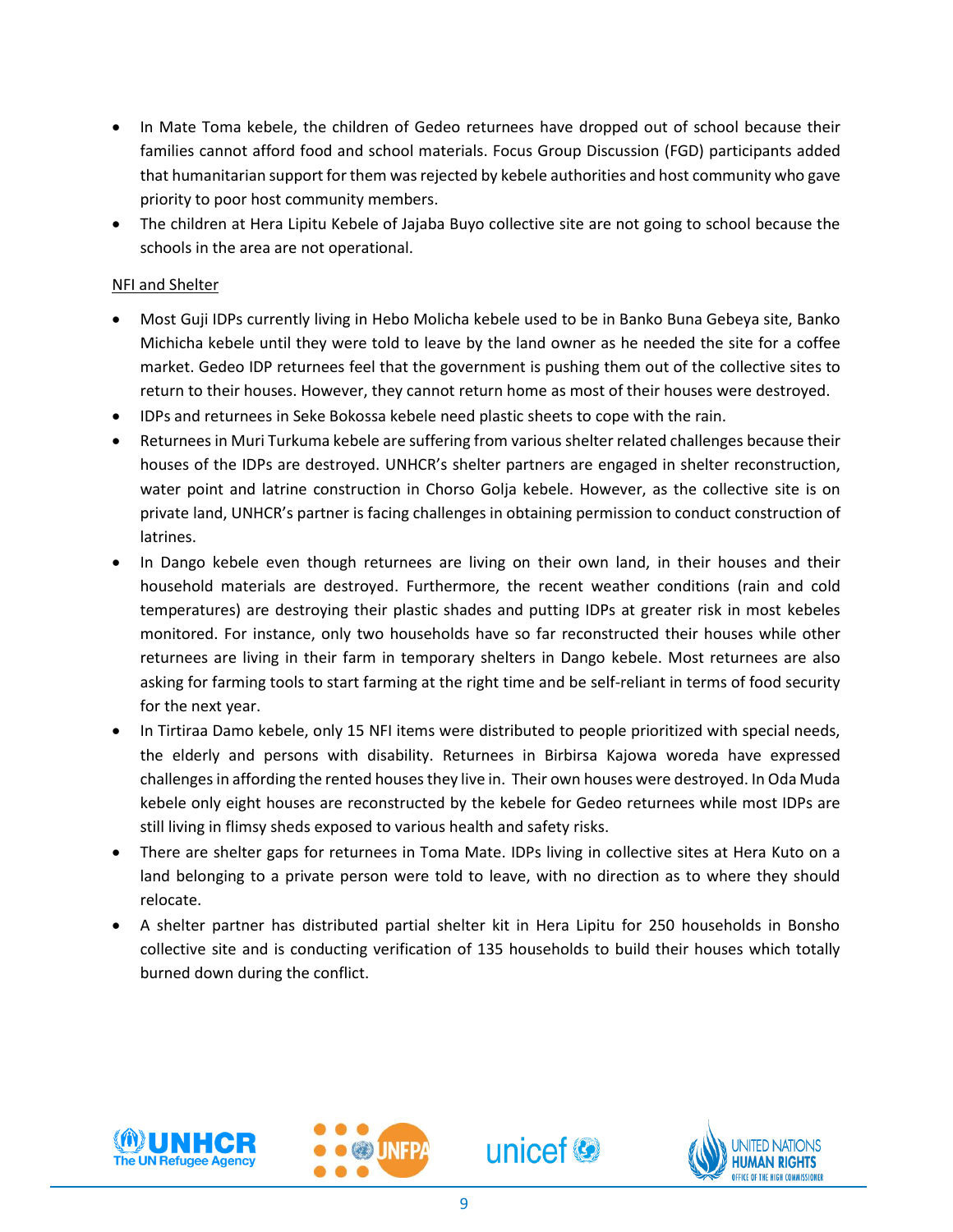# Livelihoods

- The returnees are trying to plough their land to grow maize but the lack of rain has prevented the crops from growing. With the responsibility to support their families and natural need to sustain their life, some returnees are engaging d in labour works for the host community mostly for free in return for free housing.
- IDPs and returnees are engaged in daily labour in coffee farms where they earned between 10 and 250 ETB per day.
- Farming tools remains the top priority mentioned by the spontaneous returnees in the four woredas.

## WASH

- A lack of water and toilets are two of the major issues facing IDPs and returnees living in the four woredas 4 . Streams are serving as the only sources of water. Even to access to those streams requires IDPs and returnees to walk up to 30 minutes. Stomach aches and diarrhoea are common complaints. For example, in Kale Hiwot collective site 1 and 2 Hebo Molicha, Kercha woreda, the lack of water and poor sanitation facilities are major issues faced by IDPs and returnees living in the kebele. There is no water point/borehole for both IDPs and host communities. As a result, a river is serving as a source of water, which is a 30-minute walk away.
- In Melka Gerbi, Kercha woreda, the IDPs are fetching water by walking for one hour. UNICEF has brought a water container for the IDPs but has never been filled with water. The IDPs were using stream water at nearby, but it is not enough for the kebele. They indicated that they don't have latrines to use in the collective site.
- IDPs have also mentioned an absence of latrines in Hebo Molicha and Seke Bokossa kebeles. The IDPs are using bushes as toilets. The IDPs are afraid for the health of their children as they are becoming vulnerable to communicable diseases. Female IDPs are also scared for their safety. Similarly, there is only one latrine built by MCMDO and it has no separation for women and men in Chelbesa kebele.
- At Gadu Jabasire kebele IDPs are sharing the only available water source, a spring, with the host community which is not enough for all IDPs. At Gerba 01 kebele, a WASH partner built water points and latrines although they are not yet operational.
- In Kilenso Mokonisa kebele, for instance, IDPs are forced to buy one pail of water for 1 ETB. Despite the presence of showers and latrines in some kebeles, they are not operational due to the lack of water.

# **Recommendations**

# Humanitarian Actors

• Continued follow-up with the Food Cluster on prioritization of persons with specific needs, individual cases of exclusion and request that food distributions are held in places that are accessible place for all beneficiaries.

unicef<sup>®</sup>

<sup>4</sup> Kercha, Gelena, Hambela Wamena and Bule Hora



l,

 $\overline{a}$ 



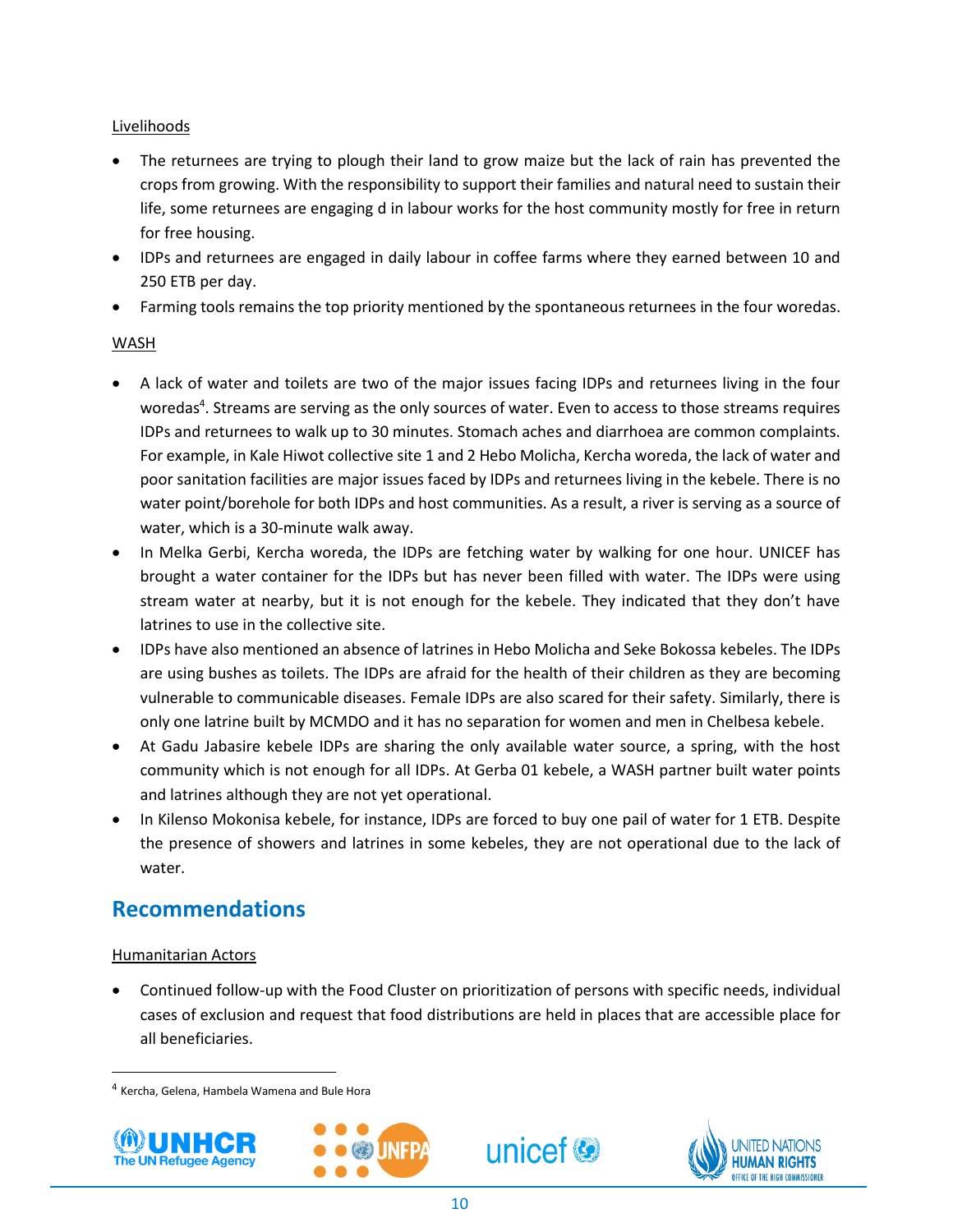- Advocating for immediate shelter response before the upcoming rainy season.
- Shelter/NFI cluster and local authorities need to enhance efforts in responding timely and adequately for shelter related gaps before the upcoming rainy season.

## Lack of Documentation & Housing, Land, Property (HLP) issues

• Follow-up with local authorities on response to HLP issues in Kercha woreda during the return process. All documentation regarding land title deeds kept in the land administration bureau were completely destroyed during the conflict and therefore concerns remain that land could be redistributed unlawfully and denied to persons without documentation.

## Prevention of Sexual Exploitation and Abuse

• Provide trainings on the Prevention Against Sexual Exploitation and Abuse (PSEA) to government officials and members of the Protection Cluster.

## Child Protection/GBV Sub-Cluster

- More capacity building activities is required for WoWCYA of Kercha and Hambela Wamena woredas to address child protection and SGBV issues.
- Advocacy towards Kercha and Hambela Wamena administrations to ensure the presence of WoWCYA in all kebeles in their respective woredas is crucial.

## Human Rights Violations, including SGBV

- While it may have been difficult to investigate and prosecute all the crimes committed during the ethnic conflict, due to the capacity of the Hambella Prosecution Office (only four prosecutors), at least, serious offences like homicide, commission of grave bodily injury and arson of property should have been separately dealt with under the criminal justice system. Lack of justice could embolden some perpetrators to commit more crimes in the future, while it is also discouraging returns of those who were displaced due to fear and lack of trust in the formal justice system. A shift in government policy regarding accountability is therefore one main issue that should be advocated for by OHCHR, emphasising its potential contribution towards bringing peace and stability in the affected area.
- One of the challenges reported by GBV survivors preventing them to bring their case to the police is lack of money for witness accommodation. For these women to seek justice, the government with support of the GBV Sub-Cluster, should prioritize funding to cover costs related to legal aid services. Based on the information received by the protection monitors thus far, only Hambella woreda allocated a lawyer to WoWCYA, for the provision of free legal service to SGBV survivors.

#### Persons with Specific Needs

• Subsidized health care for all IDPs and returnees, particularly for persons with specific needs such as pregnant and lactating women, children, persons with disabilities and older persons people, is required uniformly in all kebeles. The provision of mobile health services by government or humanitarian agencies needs to be strengthened to treat commonly observed health problems.







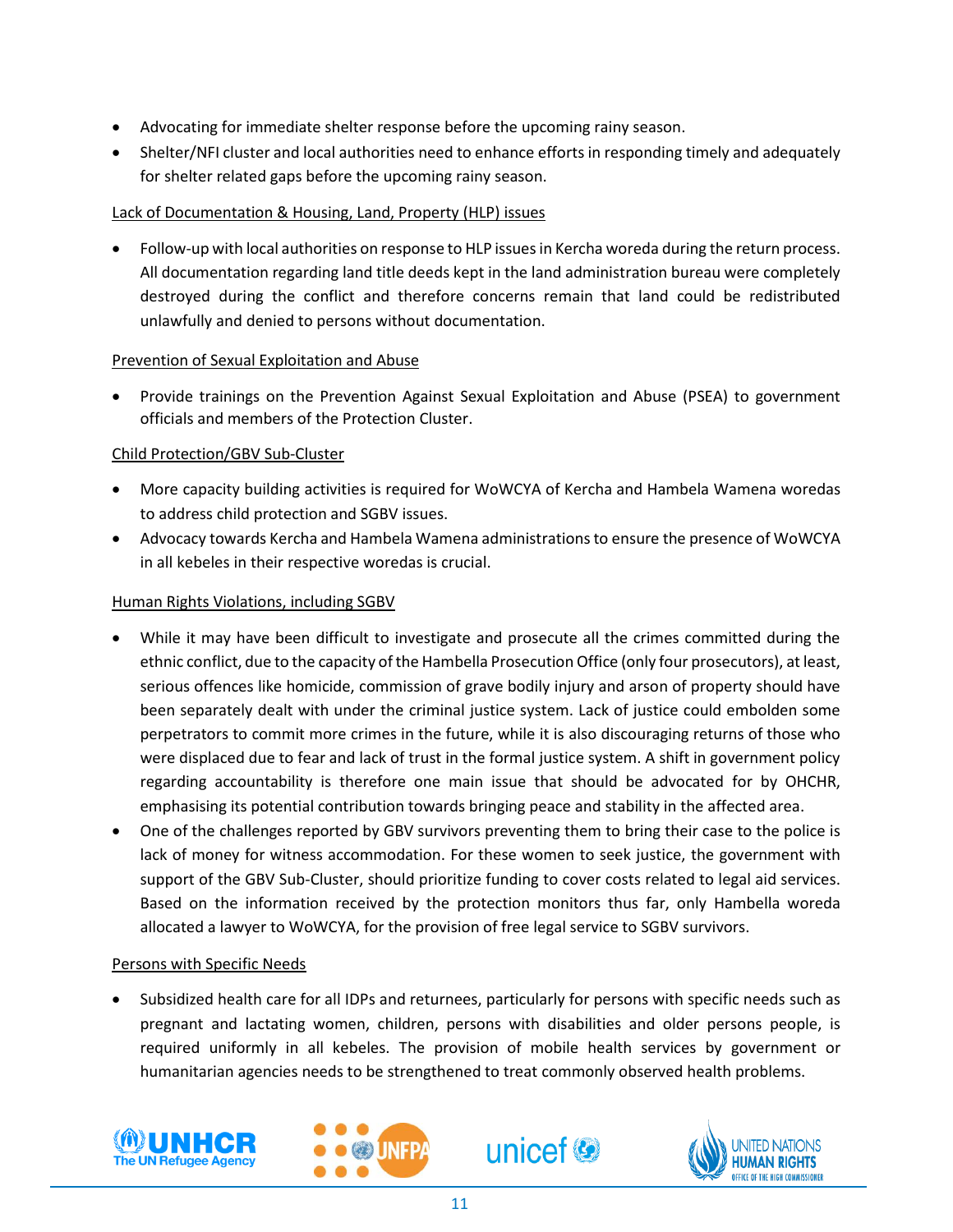# **Response Plan**

| <b>Action Item</b>      |                                                                                                                                                                                                                                                                                    | <b>Focal Point</b>                                                                  | <b>Timeline</b>                    |
|-------------------------|------------------------------------------------------------------------------------------------------------------------------------------------------------------------------------------------------------------------------------------------------------------------------------|-------------------------------------------------------------------------------------|------------------------------------|
|                         |                                                                                                                                                                                                                                                                                    |                                                                                     |                                    |
| <b>Multi-Sector</b>     |                                                                                                                                                                                                                                                                                    |                                                                                     |                                    |
| 1.                      | Monitoring of service provision in<br>return areas should be<br>undertaken by all humanitarian<br>actors. The multi-sector approach<br>will help to identify the needs and<br>gaps.                                                                                                | <b>National Protection Cluster</b><br>Regional Protection Cluster in Bule Hora      | On-going                           |
| 2.                      | Livelihoods / Cash<br>Provision of cash assistance<br>should be provided to persons<br>with specific needs, including<br>persons with serious medical<br>conditions and women and girls to<br>mitigate risk of GBV and negative<br>coping mechanisms such as<br>transactional sex. | Development and humanitarian actors                                                 | July-August 2019                   |
| <b>Child Protection</b> |                                                                                                                                                                                                                                                                                    |                                                                                     |                                    |
| 3.                      | Carry out monitoring of returnee<br>and IDP areas in order to identify<br>separated and unaccompanied<br>minors.                                                                                                                                                                   | <b>Interagency Protection Monitoring teams</b><br>UNICEF in coordination with child | Ongoing support<br>Ongoing support |
|                         | 4. Continued technical support for<br>child protection case management<br>by WoWCYA.                                                                                                                                                                                               | protection partners in West Guji                                                    |                                    |
| <b>GBV</b>              |                                                                                                                                                                                                                                                                                    |                                                                                     |                                    |
| 5.                      | Assessment be carried out to<br>identify Female-Headed<br>Households, including those<br>abandoned by spouses in<br>displacement.                                                                                                                                                  | <b>Interagency Protection Monitoring teams</b>                                      | June-July 2019                     |







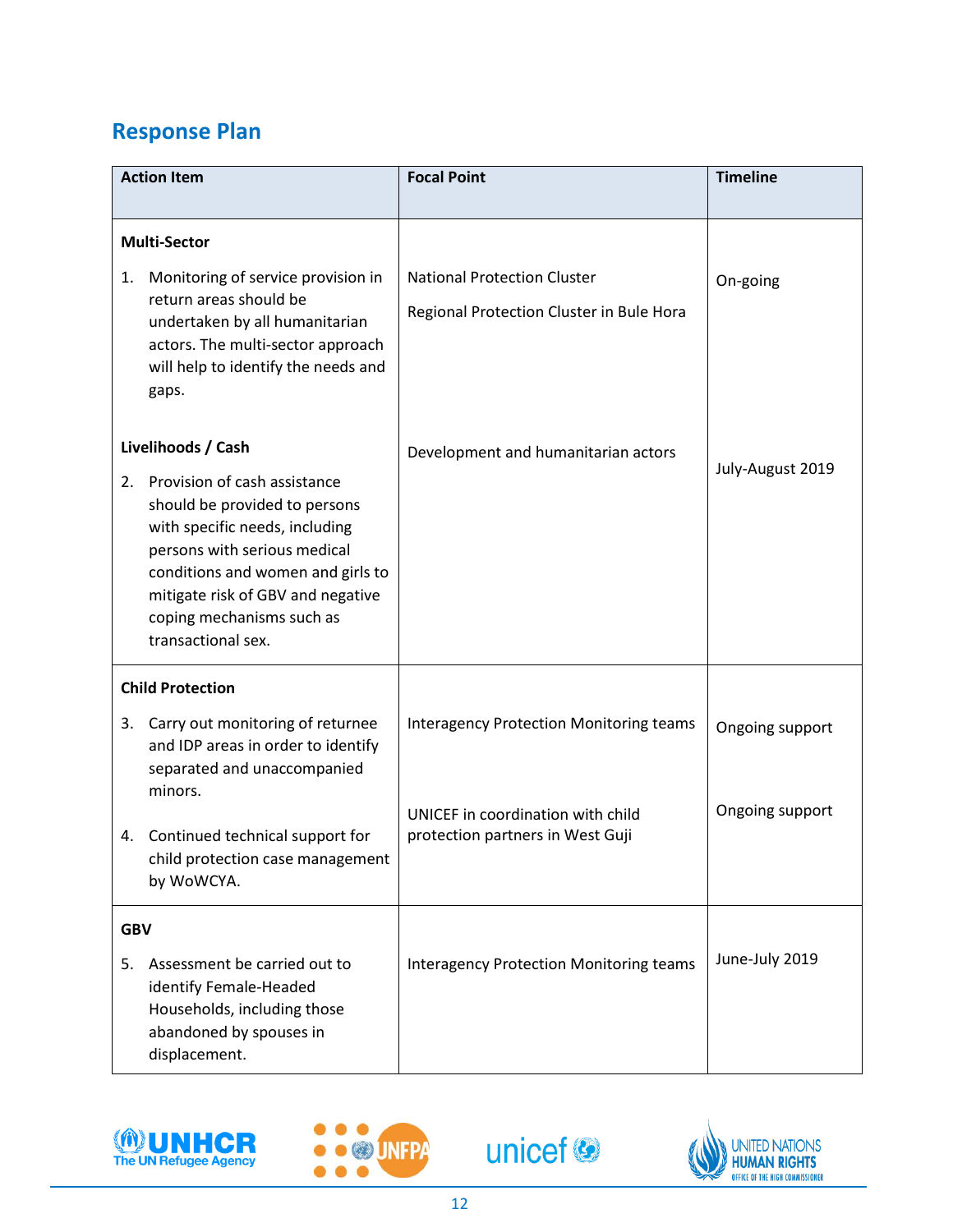| 6.                                 | Assessment on prevalence of<br>transactional sex work in<br>Hambella Womena woreda.                                                                                                                                                                                                   | All cases referred to be referred to<br>respective WOWCYA offices, as per the<br>referral pathway for further verification<br>and documentation with a view to<br>ensuring targeted responsive (or at least<br>referral) measures are in place.   | June 2019-July<br>2019 |
|------------------------------------|---------------------------------------------------------------------------------------------------------------------------------------------------------------------------------------------------------------------------------------------------------------------------------------|---------------------------------------------------------------------------------------------------------------------------------------------------------------------------------------------------------------------------------------------------|------------------------|
| <b>Human Rights</b>                |                                                                                                                                                                                                                                                                                       |                                                                                                                                                                                                                                                   |                        |
| 7.                                 | The joint protection monitoring<br>team document and verify the<br>alleged human rights violations<br>cases and referred them to<br>respective service providers and<br>authorities                                                                                                   | Allegations of human rights violations, to<br>be referred to the appropriate protection<br>team for further verification and<br>documentation, with the aim to ensure<br>targeted responsive (or at least referral)<br>measures are in place      | Ongoing support        |
| 8.                                 | Organize capacity building<br>workshop on basic human rights<br>for government officials                                                                                                                                                                                              | The National and Regional Protection<br>Clusters to advocate with zonal, regional<br>and federal level respective government<br>bodies (police, prosecutors and court) to<br>ensure the accountability on alleged<br>human rights violation cases | Ongoing support        |
|                                    |                                                                                                                                                                                                                                                                                       | OHCHR in collaboration with protection<br>cluster will organize human rights training<br>for responsible government officials.                                                                                                                    |                        |
| <b>Persons with Specific Needs</b> |                                                                                                                                                                                                                                                                                       |                                                                                                                                                                                                                                                   |                        |
| 9.                                 | Persons with specific needs<br>identified through protection<br>monitoring to be registered by the<br>monitoring team and referred to<br>relevant I/NGOs who can respond<br>to their needs, or the government<br><b>Bureau of Labour and Social</b><br>Affairs (BoLSA) for follow up. | <b>Interagency Protection Monitoring teams</b>                                                                                                                                                                                                    | Ongoing support        |
|                                    | 10. Request OCHA to share results of<br>the targeting exercise conducted<br>in Kercha Woreda (five kebeles) to<br>implement the newly approved<br>targeting guidelines.                                                                                                               | <b>Interagency Protection Monitoring teams</b>                                                                                                                                                                                                    | June 2019              |